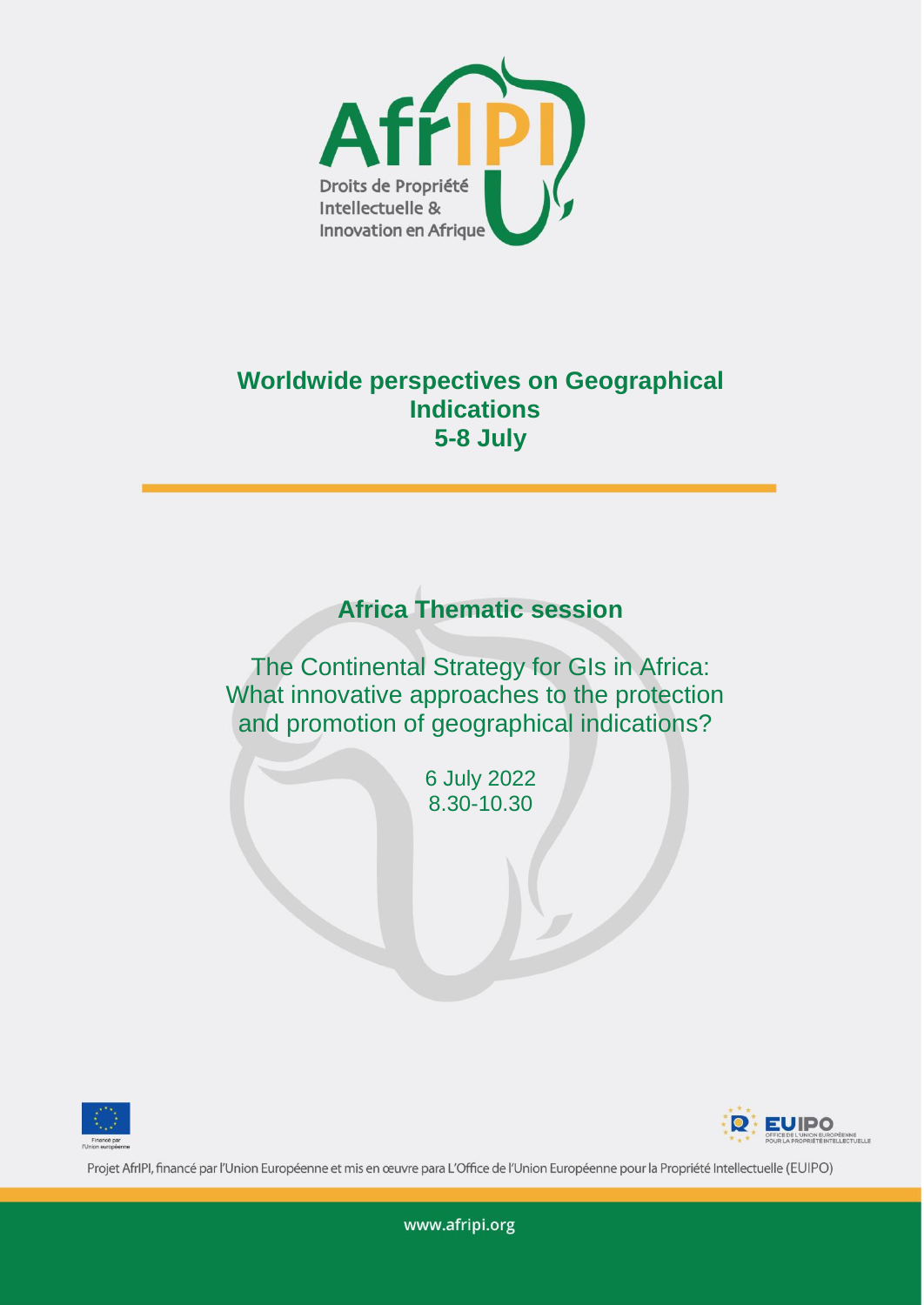

The International conference "Worldwide perspectives on Geographical Indications: An International Conference for Researchers, Policy Makers and Practitioners", organized by FAO and CIRAD from, 5 to 8 July 2022 in FAO Rome, aims at supporting dedicated discussions on most recent practices and research between the academic world, practitioners' network and policy sphere from all over the world.

Among the important aspects of GI development in the world, the African Union Continental strategy for GIs in Africa has reaffirmed the high potentialities of GI protection in Africa as a tool for territorial development and job creation in the regions where they are produced, for facilitating coordination and synergies between projects and stakeholders, for giving value to the traditional know-how and bringing economic value added to products.

The Strategy and its Action Plan present a transition in the approach towards articulation of key result areas that are inter-dependent, and mutually reinforcing; that is, strategic issues of production & productivity, agri-business & agro-industries, agricultural markets, and sustainable environmental management.

Among various initiatives, the recent launch of the AfrIPI project funded by EU and implemented by EUIPO proposes to support the action plan of the Continental strategy, in complementary of other relevant projects such as PAMPIG and GI support fund.

Two years after the launch of the AfrIPI project, it is time to take stock of the situation and assess how the continental strategy has been a lever to spread innovative approaches in the field of GIs.

The current session will highlight innovative achievements of the AfrIPI projects in the field of GIs while the discussants will reflect on innovative approaches that are parallel to the AfrIPI project.

The session will bring together a wide range of actors in the field of GIs including researchers, public authorities, producers and their collective organizations, public authorities, and international organizations.

## **Objective of the session**

The main objective of this session is to provide a platform of key stakeholders involved in GI development in Africa, to discuss about opportunities and challenges experienced by countries, and to facilitate the identification of best practices from ongoing projects and synergies among stakeholders.

Specific objectives:

- Be in complementarity with the other thematic sessions of the international conference.
- Address the specificity of GI development in Africa and facilitate coordination among actors,
- Highlight new approaches from past or ongoing projects on GIs in Africa;
- Introduce the publication of the AfriPI GI manual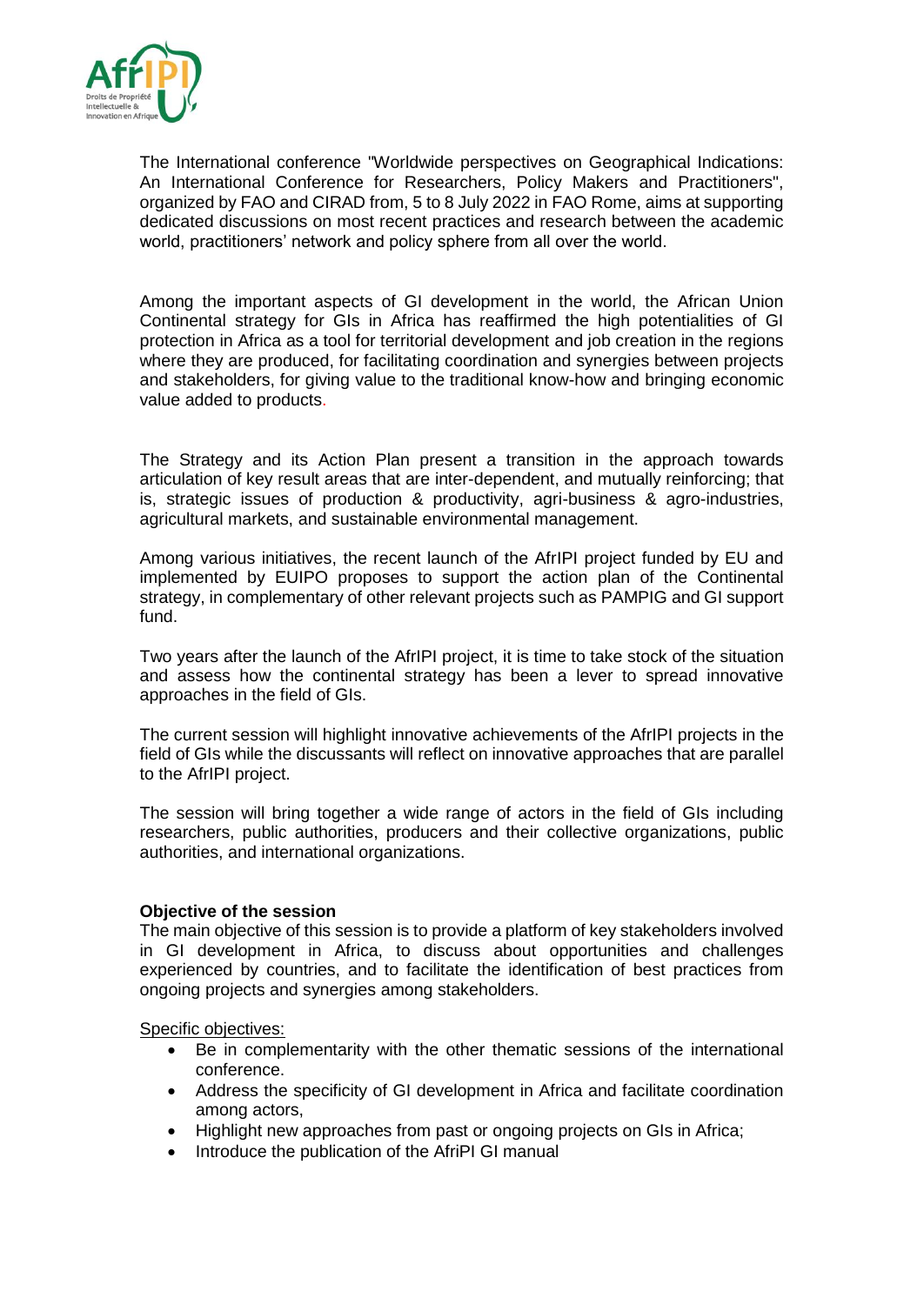

| <b>Time</b>                                                        | Subject                                                                                                                                                          | Moderator                                                       |  |
|--------------------------------------------------------------------|------------------------------------------------------------------------------------------------------------------------------------------------------------------|-----------------------------------------------------------------|--|
| <b>Introductory remarks</b>                                        |                                                                                                                                                                  |                                                                 |  |
| 8.30-8.45                                                          | Alexandra Mayr, EUIPO Representative,<br><b>International Cooperation Development</b>                                                                            | Esther Huerta Garcia,<br>Program Officer at the<br><b>EUIPO</b> |  |
|                                                                    | Dr Simplice Nouala Fonkou, Head of<br>Agriculture and Food Security Division at<br>the African Union                                                             |                                                                 |  |
| Panel 1 Innovation in the field of the protection of GIs in Africa |                                                                                                                                                                  |                                                                 |  |
| 8.45-9.15                                                          | Diana Akullo, African Union                                                                                                                                      | Esther Huerta Garcia,<br>Program Officer at the<br><b>EUIPO</b> |  |
|                                                                    | Sand Mba Kalu, Executive Director of the<br>African International Trade Commerce and<br>Research (AITCR), Nigeria                                                |                                                                 |  |
|                                                                    | Monique Bagal, AfrIPI GI expert                                                                                                                                  |                                                                 |  |
|                                                                    | Alessandra Narciso, Senior researcher,<br>University of Rome                                                                                                     |                                                                 |  |
| Panel 2: Innovation in the field of governance of GIs              |                                                                                                                                                                  |                                                                 |  |
|                                                                    |                                                                                                                                                                  |                                                                 |  |
| 9.15-9.35                                                          | Achour<br>Ziane, Mosbah,<br>Président<br>Association pour la valorisation et la<br>protection de la dénomination "Datte Deglet<br>Nour de Tolga" Biskra, Algérie | Esther Huerta Garcia,<br>Program Officer at the<br><b>EUIPO</b> |  |
|                                                                    | René Metomo, President of the Association<br>IGP Poivre de Penja                                                                                                 |                                                                 |  |
|                                                                    | Sibylle Slattery, Project Coordinator, Food<br>and Nutrition Division (ESN), FAO                                                                                 |                                                                 |  |
| Panel 3: Innovation in the field of marketing and sustainability   |                                                                                                                                                                  |                                                                 |  |
| 9.35-10.00                                                         | Omar Bekkouche, Secrétaire Général<br>Association des figuiculteurs de la<br>commune de Beni Maouche Beni<br>Mouache Wilaya de Bejaia, Algérie                   | Esther Huerta Garcia,<br>Program Officer at the<br><b>EUIPO</b> |  |
|                                                                    | Charlemagne<br>Nindjin,<br>Enseignant-<br>Chercheur Université Nangui Agrogoua<br>Abidjan, Côte d'Ivoire                                                         |                                                                 |  |